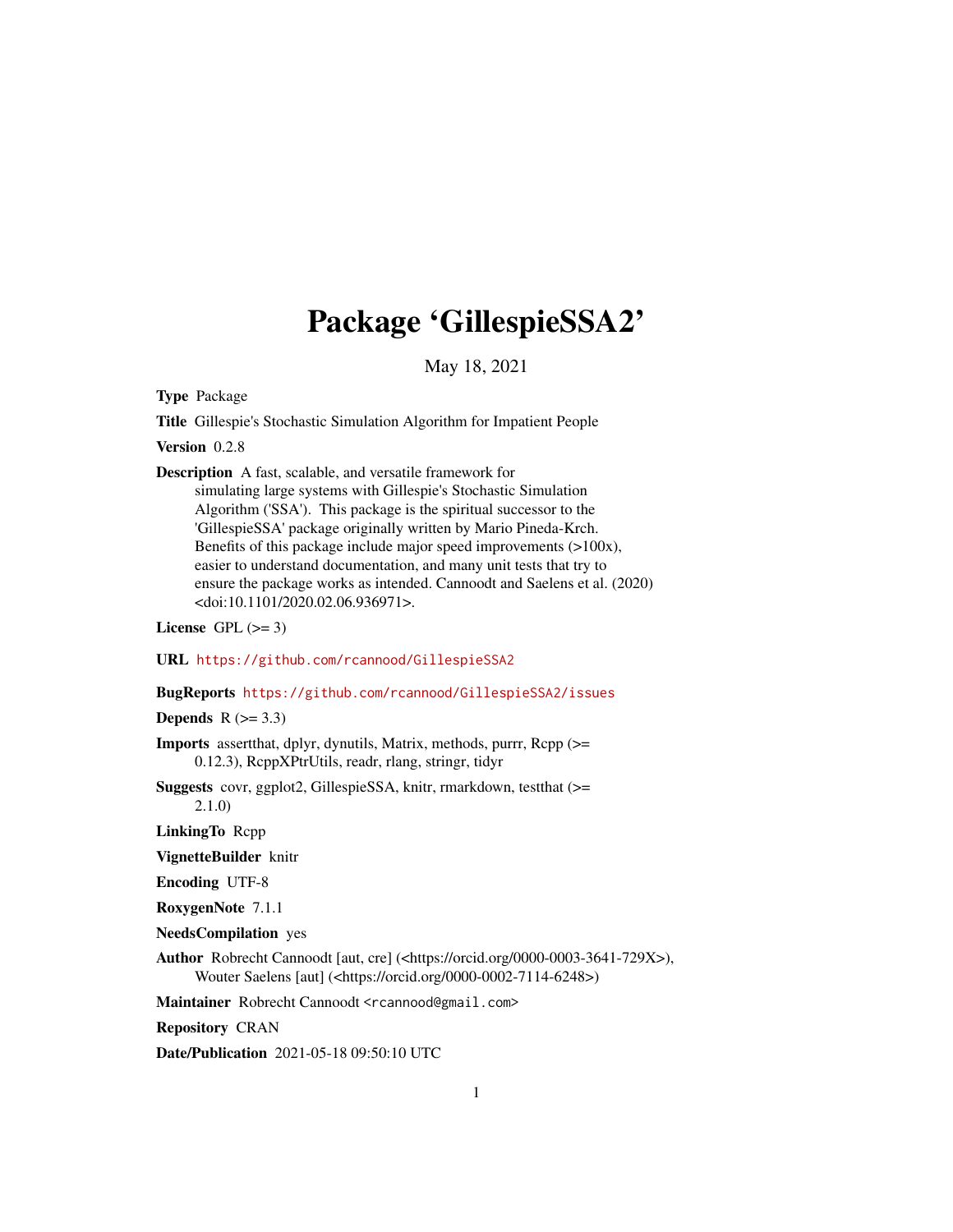## <span id="page-1-0"></span>R topics documented:

| Index | 13 |
|-------|----|
|       |    |

<span id="page-1-1"></span>compile\_reactions *Precompile the reactions*

## Description

By precompiling the reactions, you can run multiple SSA simulations repeatedly without having to recompile the reactions every time.

#### Usage

```
compile_reactions(
 reactions,
 state_ids,
 params,
 buffer_ids = NULL,
 hardcode_params = FALSE,
 fun_by = 10000L
)
```

| reactions       | 'reaction' A list of multiple reaction() objects.                                                                                                                                                                      |  |
|-----------------|------------------------------------------------------------------------------------------------------------------------------------------------------------------------------------------------------------------------|--|
| state_ids       | [character] The names of the states in the correct order.                                                                                                                                                              |  |
| params          | [named numeric] Constants that are used in the propensity functions.                                                                                                                                                   |  |
| buffer_ids      | [character] The order of any buffer calculations that are made as part of the<br>propensity functions.                                                                                                                 |  |
| hardcode_params |                                                                                                                                                                                                                        |  |
|                 | [logical] Whether or not to hardcode the values of params in the compilation of<br>the propensity functions. Setting this to TRUE will result in a minor sacrifice in<br>accuracy for a minor increase in performance. |  |
| fun_by          | [integer] Combine this number of propensity functions into one function.                                                                                                                                               |  |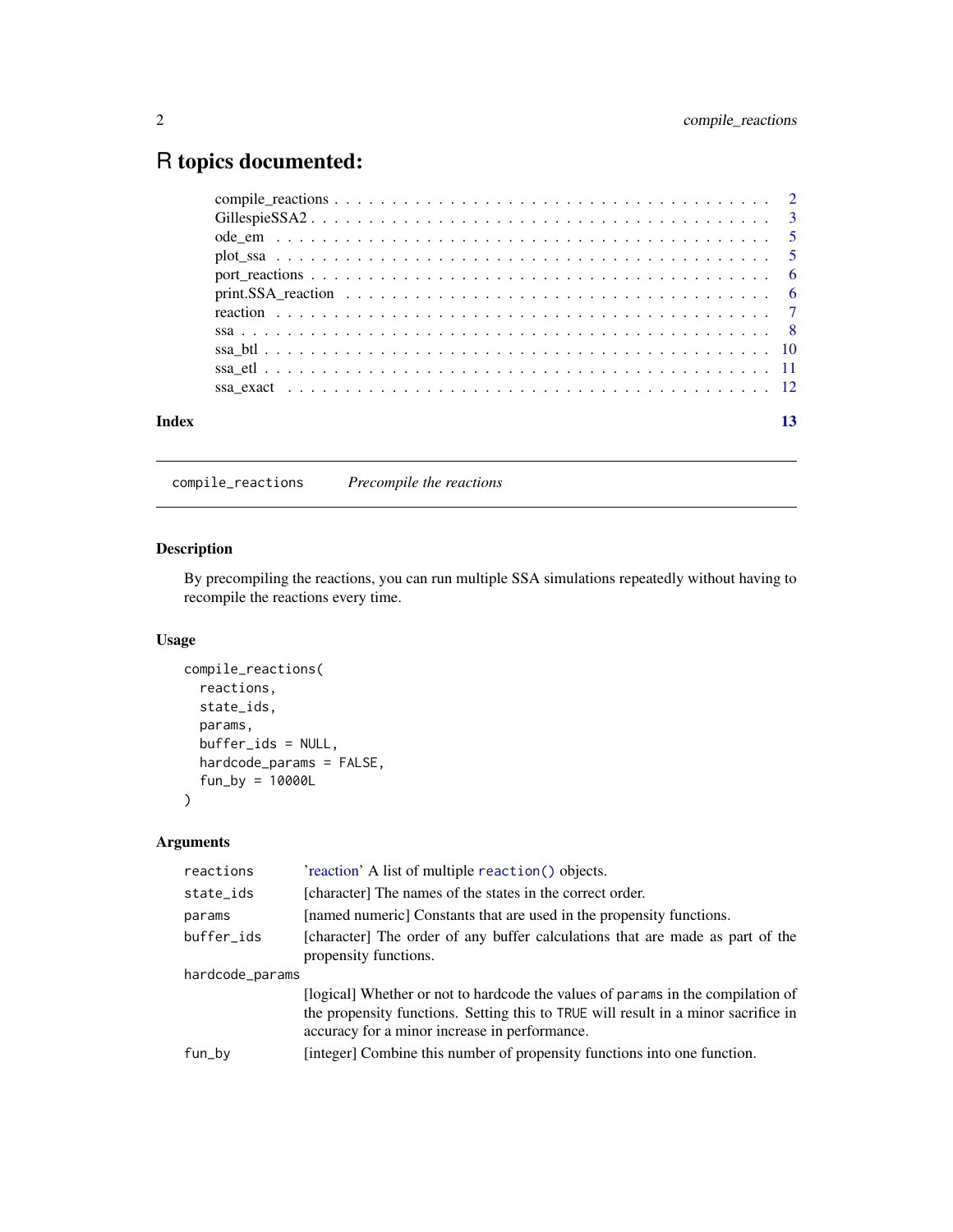#### <span id="page-2-0"></span>GillespieSSA2 3

#### Value

A list of objects solely to be used by [ssa\(\)](#page-7-1).

- x[["state\_change"]]: A sparse matrix of reaction effects.
- x[["reaction\_ids"]]: The names of the reactions.
- x[["buffer\_ids"]]: A set of buffer variables found in the propensity functions.
- x[["buffer\_size"]]: The minimum size of the buffer required.
- x[["function\_pointers"]]: A list of compiled propensity functions.
- x[["hardcode\_params"]]: Whether the parameters were hard coded into the source code.'

#### Examples

```
initial_state <- c(prey = 1000, predators = 1000)
params <-c(c1 = 10, c2 = 0.01, c3 = 10)reactions <- list(
 # propensity function effects name for reaction
 reaction(\sim c1 \times prey, c(prey = +1), "prey_up"),
 reaction(\simc2 * prey * predators, c(prey = -1, predators = +1), "predation"),
 reaction(-c3 * predators, c(predators = -1), "pred_down")
\mathcal{L}compiled_reactions <- compile_reactions(
 reactions = reactions,
 state_ids = names(initial_state),
 params = params
\lambdaout <-
 ssa(
   initial_state = initial_state,
   reactions = compiled_reactions,
   params = params,
   method = ssa_exact(),
   final_time = 5,
   census_interval = .001,
   verbose = TRUE
 )
plot_ssa(out)
```
<span id="page-2-1"></span>GillespieSSA2 GillespieSSA2*: Gillespie's Stochastic Simulation Algorithm for impatient people.*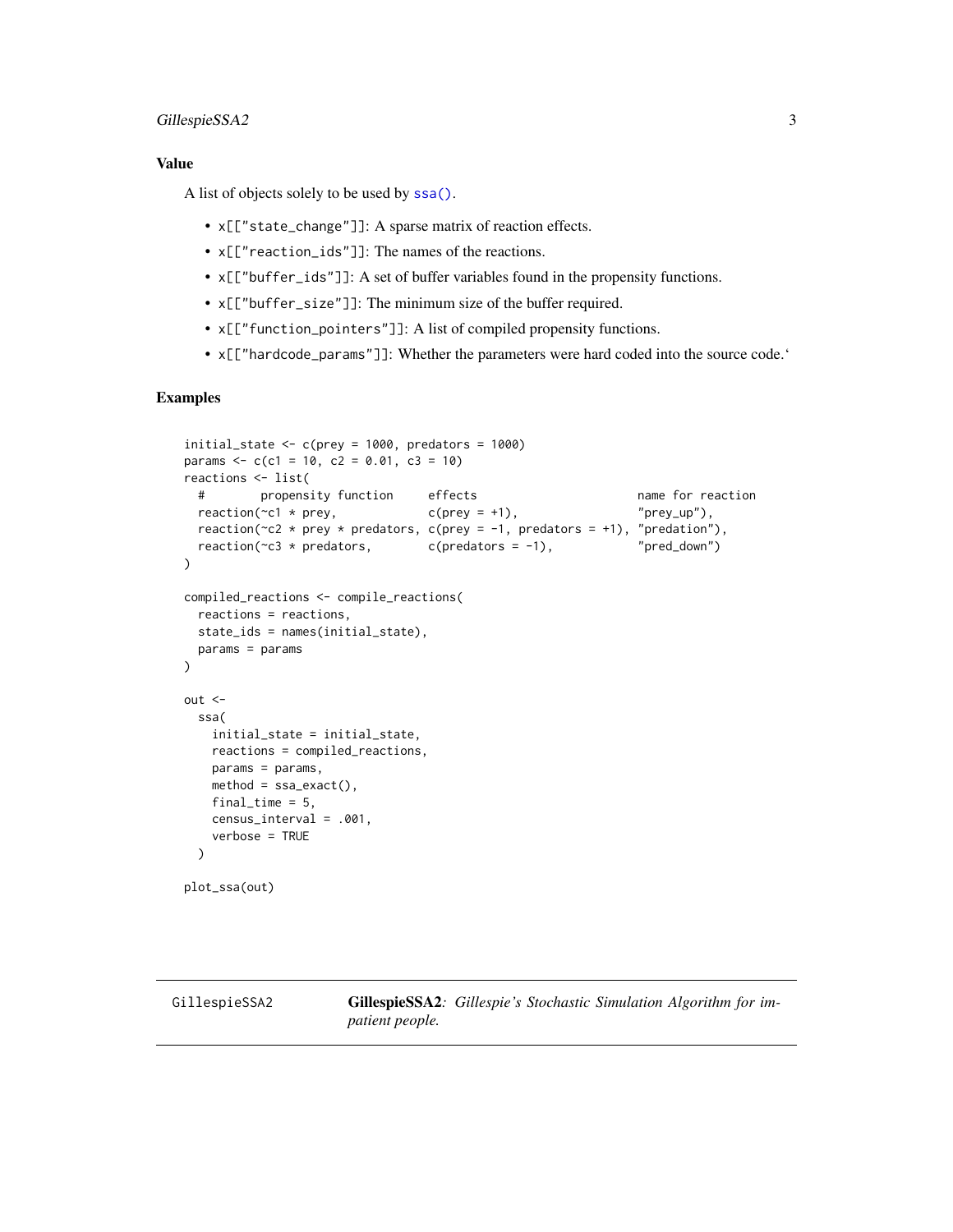<span id="page-3-0"></span>GillespieSSA2 is a fast, scalable, and versatile framework for simulating large systems with Gillespie's Stochastic Simulation Algorithm (SSA). This package is the spiritual successor to the GillespieSSA package originally written by Mario Pineda-Krch.

#### Details

GillespieSSA2 has the following added benefits:

- The whole algorithm is run in Rcpp which results in major speed improvements (>100x). Even your propensity functions (reactions) are being compiled to Rcpp!
- Parameters and variables have been renamed to make them easier to understand.
- Many unit tests try to ensure that the code works as intended.

The SSA methods currently implemented are: Exact ([ssa\\_exact\(\)](#page-11-1)), Explicit tau-leaping (ssa\_et1()), and the Binomial tau-leaping ([ssa\\_btl\(\)](#page-9-1)).

#### The stochastic simulation algorithm

The stochastic simulation algorithm (SSA) is a procedure for constructing simulated trajectories of finite populations in continuous time. If  $X_i(t)$  is the number of individuals in population i  $(i = 1, \ldots, N)$  at time t, the SSA estimates the state vector  $\mathbf{X}(t) \equiv (X_1(t), \ldots, X_N(t))$ , given that the system initially (at time  $t_0$ ) was in state  $\mathbf{X}(t_0) = \mathbf{x_0}$ .

Reactions are single instantaneous events changing at least one of the populations (e.g. birth, death, movement, collision, predation, infection, etc). These cause the state of the system to change over time.

The SSA procedure samples the time  $\tau$  to the next reaction  $R_j$  ( $j = 1, \ldots, M$ ) and updates the system state  $X(t)$  accordingly.

Each reaction  $R_i$  is characterized mathematically by two quantities; its state-change vector  $\nu_j$  and its propensity function  $a_j(\mathbf{x})$ . The state-change vector is defined as  $\mathbf{v}_j \equiv (v_{1j}, \dots, v_{Nj})$ , where  $\nu_{ij}$  is the change in the number of individuals in population i caused by one reaction of type j. The propensity function is defined as  $a_j(\mathbf{x})$ , where  $a_j(\mathbf{x})dt$  is the probability that a particular reaction j will occur in the next infinitesimal time interval  $[t, t + dt]$ .

#### Contents of this package

- [ssa\(\)](#page-7-1): The main entry point for running an SSA simulation.
- [plot\\_ssa\(\)](#page-4-1): A standard visualisation for generating an overview plot fo the output.
- [ssa\\_exact\(\)](#page-11-1), [ssa\\_etl\(\)](#page-10-1), [ssa\\_btl\(\)](#page-9-1): Different SSA algorithms.
- [ode\\_em\(\)](#page-4-2): An ODE algorithm.
- [compile\\_reactions\(\)](#page-1-1): A function for precompiling the reactions.

#### See Also

[ssa\(\)](#page-7-1) for more explanation on how to use GillespieSSA2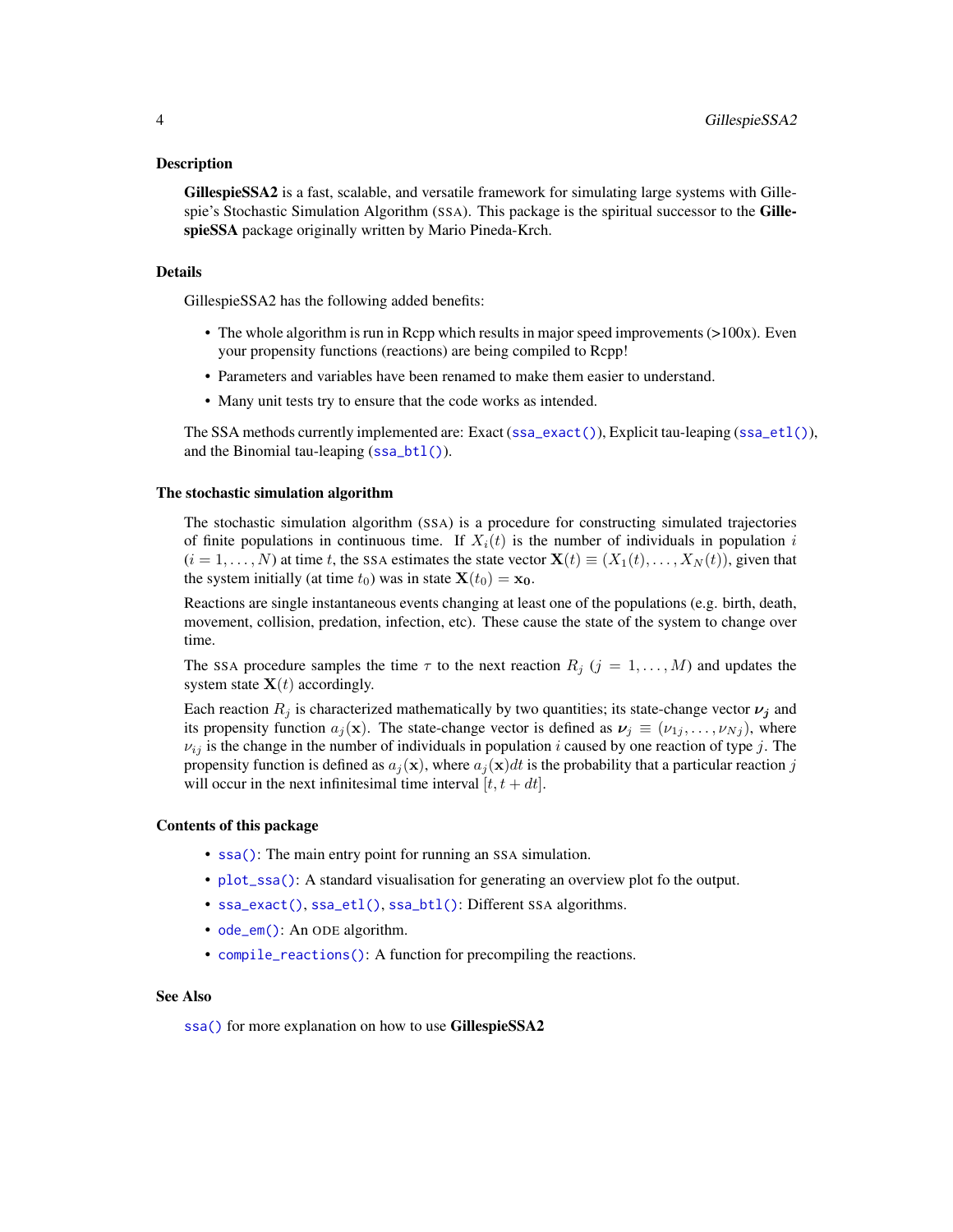<span id="page-4-2"></span><span id="page-4-0"></span>

Euler-Maruyama method implementation of the ODE.

#### Usage

 $ode\_em(tau = 0.01, noise\_strength = 2)$ 

#### Arguments

tau tau parameter noise\_strength noise\_strength parameter

#### Value

an object of to be used by [ssa\(\)](#page-7-1).

<span id="page-4-1"></span>plot\_ssa *Simple plotting of ssa output*

#### Description

Provides basic functionally for simple and quick time series plot of simulation output from [ssa\(\)](#page-7-1).

#### Usage

```
plot_ssa(
  ssa_out,
  state = TRUE,
  propensity = FALSE,
  buffer = FALSE,
  firings = FALSE,
  geom = c("point", "step")
\mathcal{L}
```

| ssa_out    | Data object returned by ssa().                      |
|------------|-----------------------------------------------------|
| state      | Whether or not to plot the state values.            |
| propensity | Whether or not to plot the propensity values.       |
| buffer     | Whether or not to plot the buffer values.           |
| firings    | Whether or not to plot the reaction firings values. |
| geom       | Which geom to use, must be one of "point", "step".  |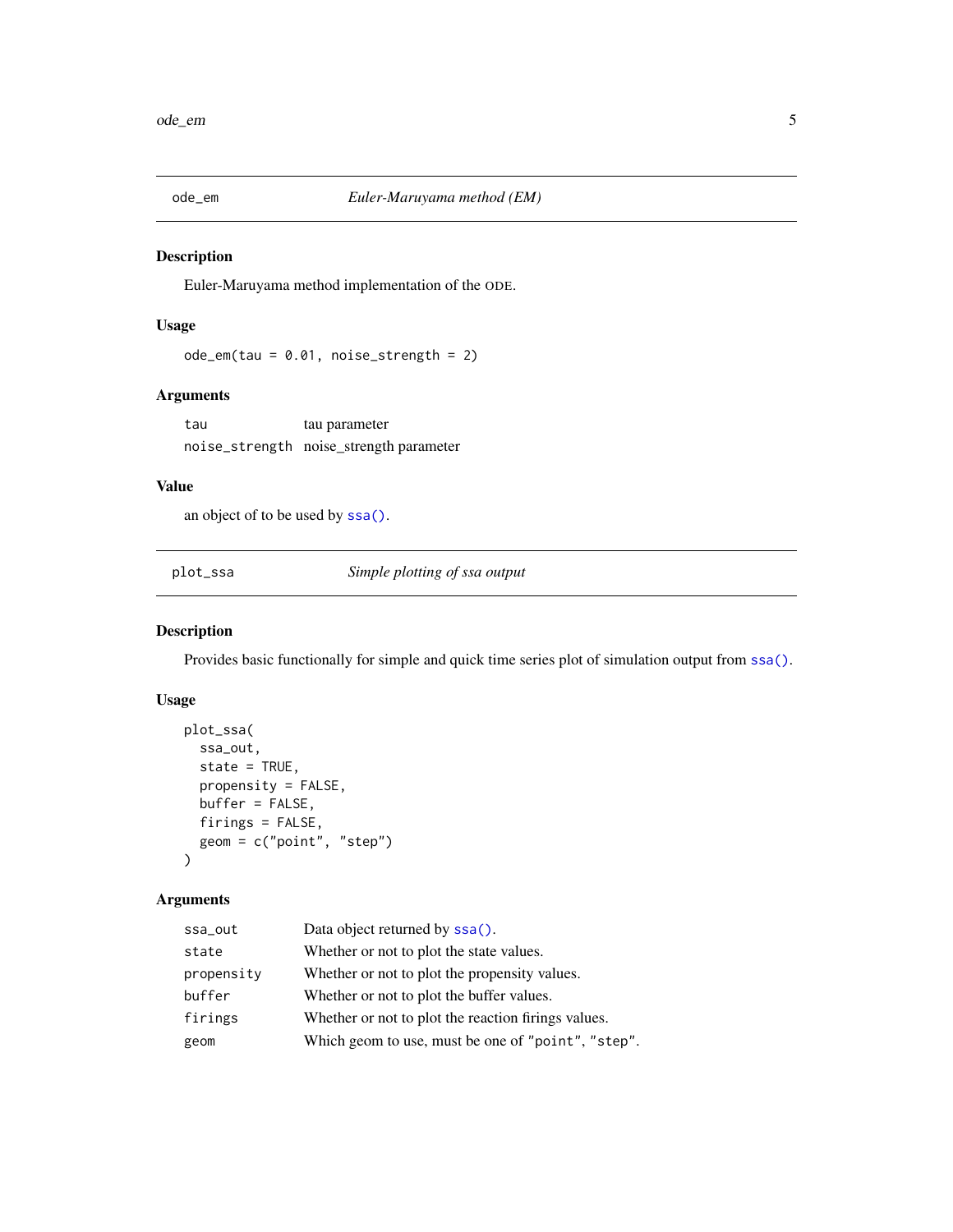<span id="page-5-0"></span>

This is a helper function to tranform GillesieSSA-style paramters to GillespieSSA2.

#### Usage

```
port_reactions(x0, a, nu)
```
#### Arguments

| x0 | The x0 parameter of GillespieSSA: : ssa(). |
|----|--------------------------------------------|
| a  | The a parameter of GillespieSSA:: ssa().   |
| nu | The nu parameter of GillespieSSA: : ssa(). |

#### Value

A set of [reaction\(\)](#page-6-1)s to be used by [ssa\(\)](#page-7-1).

#### Examples

```
x0 \leq -c(Y1 = 1000, Y2 = 1000)a <- c("c1*Y1","c2*Y1*Y2","c3*Y2")
nu <- matrix(c(+1,-1,0,0,+1,-1),nrow=2,byrow=TRUE)
port_reactions(x0, a, nu)
```
print.SSA\_reaction *Print various SSA objects*

#### Description

Print various SSA objects

#### Usage

```
## S3 method for class 'SSA_reaction'
print(x, \ldots)
```
## S3 method for class 'SSA\_method'  $print(x, \ldots)$ 

|          | An SSA reaction or SSA method |
|----------|-------------------------------|
| $\cdots$ | Not used                      |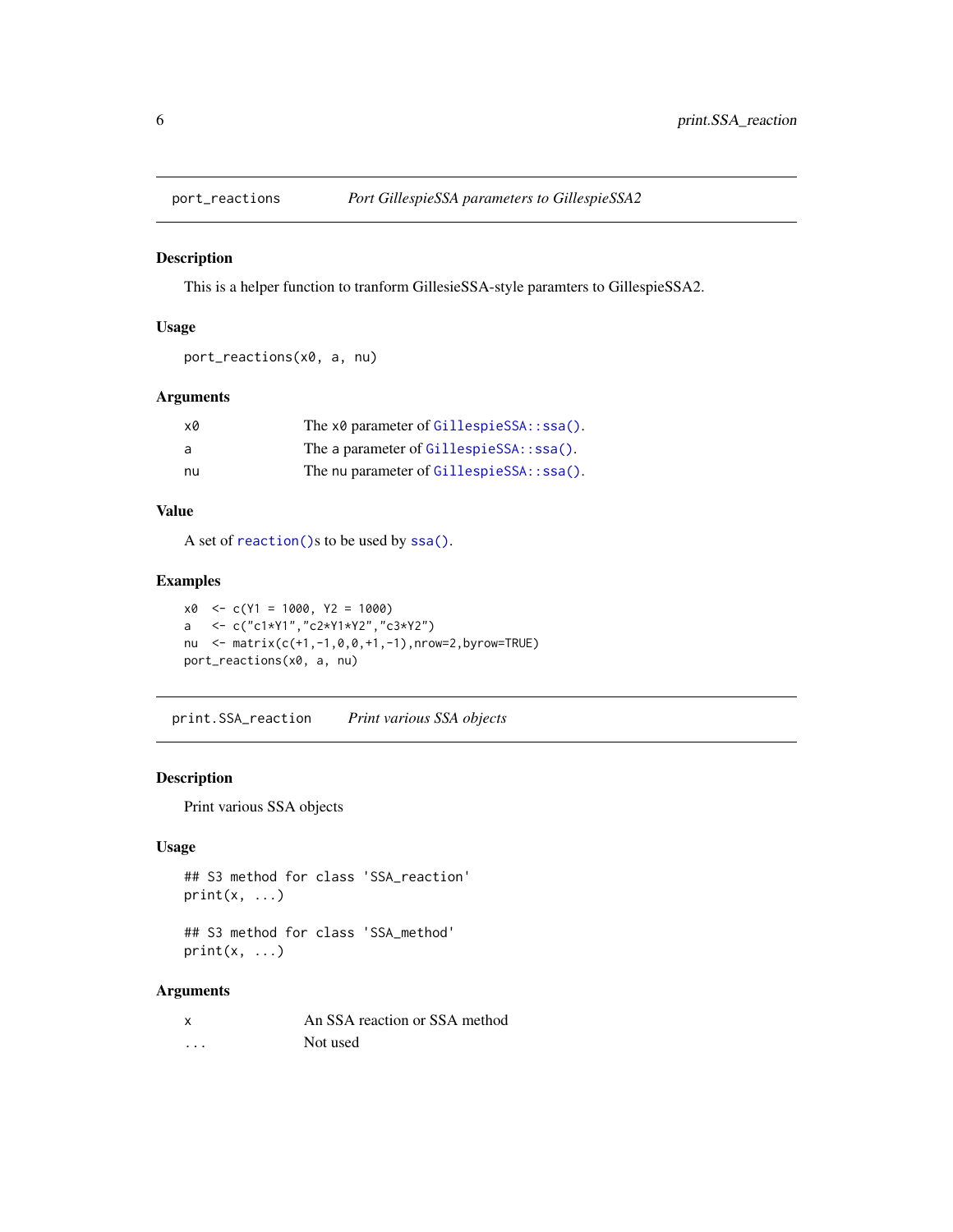<span id="page-6-1"></span><span id="page-6-0"></span>

During an SSA simulation, at any infinitesimal time interval, a reaction will occur with a probability defined according to its propensity. If it does, then it will change the state vector according to its effects.

#### Usage

```
reaction(propensity, effect, name = NA_character_)
```
#### **Arguments**

| propensity | [character/formula] A character or formula representation of the propensity func-<br>tion, written in $C_{++}$ . |
|------------|------------------------------------------------------------------------------------------------------------------|
| effect     | [named integer vector] The change in state caused by this reaction.                                              |
| name       | [character] A name for this reaction (Optional). May only contain characters                                     |
|            | matching $[A-Za-z0-9]$ .                                                                                         |

#### Details

It is possible to use 'buffer' values in order to speed up the computation of the propensity functions. For instance, instead of "(c3  $\star$  s1) / (1 + c3  $\star$  c1)", it is possible to write "buf = c3  $\star$  s1; buf /  $(buf + 1)$ " instead.

#### Value

[SSA\_reaction] This object describes a single reaction as part of an SSA simulation. It contains the following member values:

- r[["propensity"]]: The propensity function as a character.
- r[["effect"]]: The change in state caused by this reaction.
- r[["name"]]: The name of the reaction, NA\_character\_ if no name was provided.

#### Examples

```
# propensity effect
reaction(\sim c1 \times s1, c(s1 = -1))
reaction("c2 * s1 * s1", c(s1 = -2, s2 = +1))
reaction("c2 * s1 * s1", c(s1 = -2, :<br>reaction("buf = c3 * s1; buf / (buf + 1)", c(s1 = +2))
```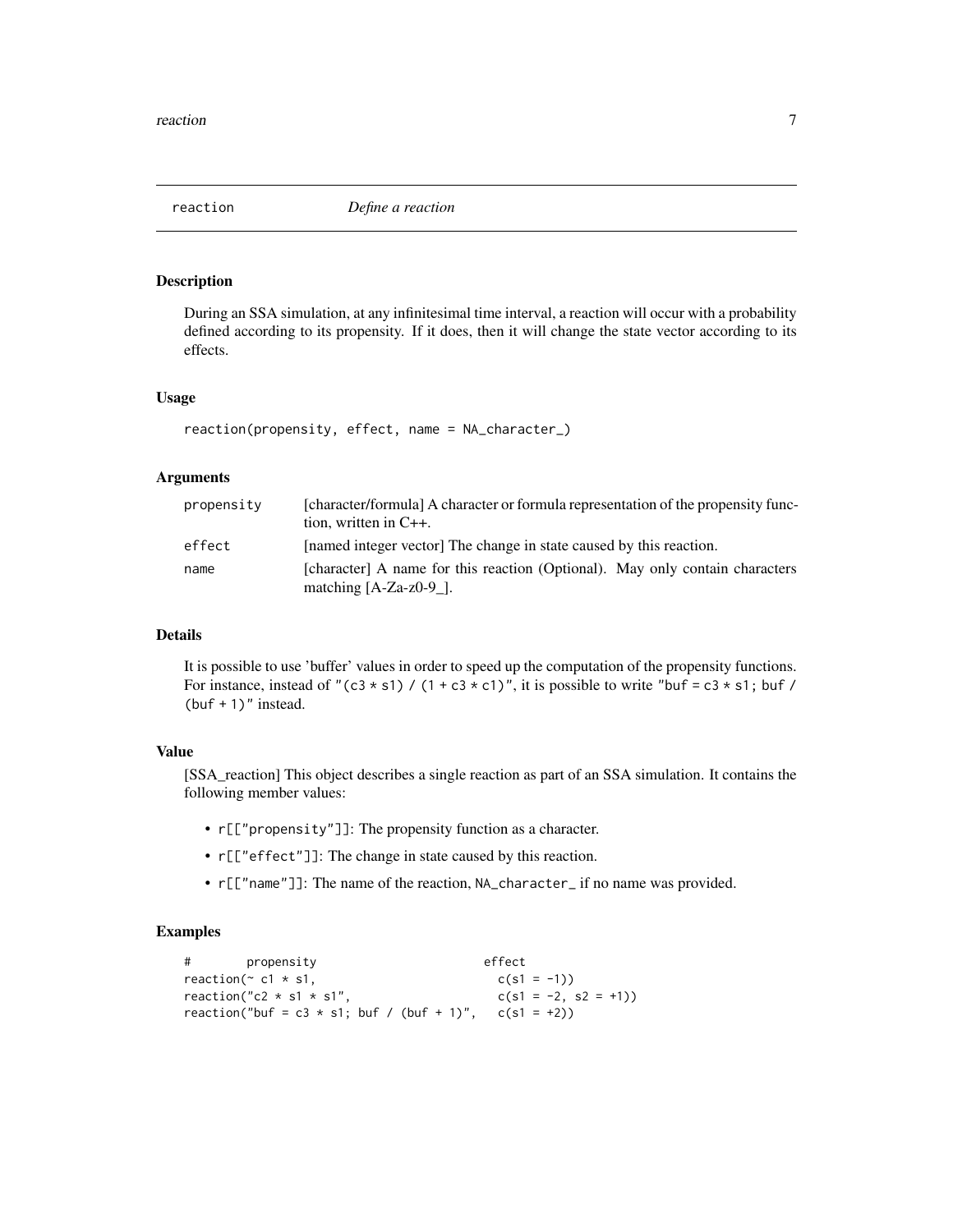<span id="page-7-1"></span><span id="page-7-0"></span>Main interface function to the implemented SSA methods. Runs a single realization of a predefined system. For a detailed explanation on how to set up your first SSA system, check the introduction vignette: vignette("an\_introduction", package = "GillespieSSA2"). If you're transitioning from GillespieSSA to GillespieSSA2, check out the corresponding vignette: vignette("converting\_from\_GillespieSSA = "GillespieSSA2").

#### Usage

```
ssa(
  initial_state,
  reactions,
  final_time,
  params = NULL,
 method = ssa\_exact(),
  census_interval = 0,
  stop_on_neg_state = TRUE,
  max_walltime = Inf,
  log_propensity = FALSE,
  log_firings = FALSE,
  log_buffer = FALSE,
  verbose = FALSE,
  console_interval = 1,
  sim_name = NA_character_,
  return_simulator = FALSE
)
```

| initial_state     | [named numeric vector] The initial state to start the simulation with.                                                                                                                                         |  |
|-------------------|----------------------------------------------------------------------------------------------------------------------------------------------------------------------------------------------------------------|--|
| reactions         | A list of reactions, see reaction().                                                                                                                                                                           |  |
| final_time        | [numeric] The final simulation time.                                                                                                                                                                           |  |
| params            | [named numeric vector] Constant parameters to be used in the propensity func-<br>tions.                                                                                                                        |  |
| method            | [ssa_method]] Which SSA algorithm to use. Must be one of: $ssa\_exact()$ ,<br>$ssa_btl()$ , or $ssa_etl()$ .                                                                                                   |  |
| census_interval   |                                                                                                                                                                                                                |  |
|                   | [numeric] The approximate interval between recording the state of the system.<br>Setting this parameter to 0 will cause each state to be recorded, and to Inf will<br>cause only the end state to be recorded. |  |
| stop_on_neg_state |                                                                                                                                                                                                                |  |
|                   | [logical] Whether or not to stop the simulation when the a negative value in the<br>state has occurred. This can occur, for instance, in the ssa_et1() method.                                                 |  |
|                   |                                                                                                                                                                                                                |  |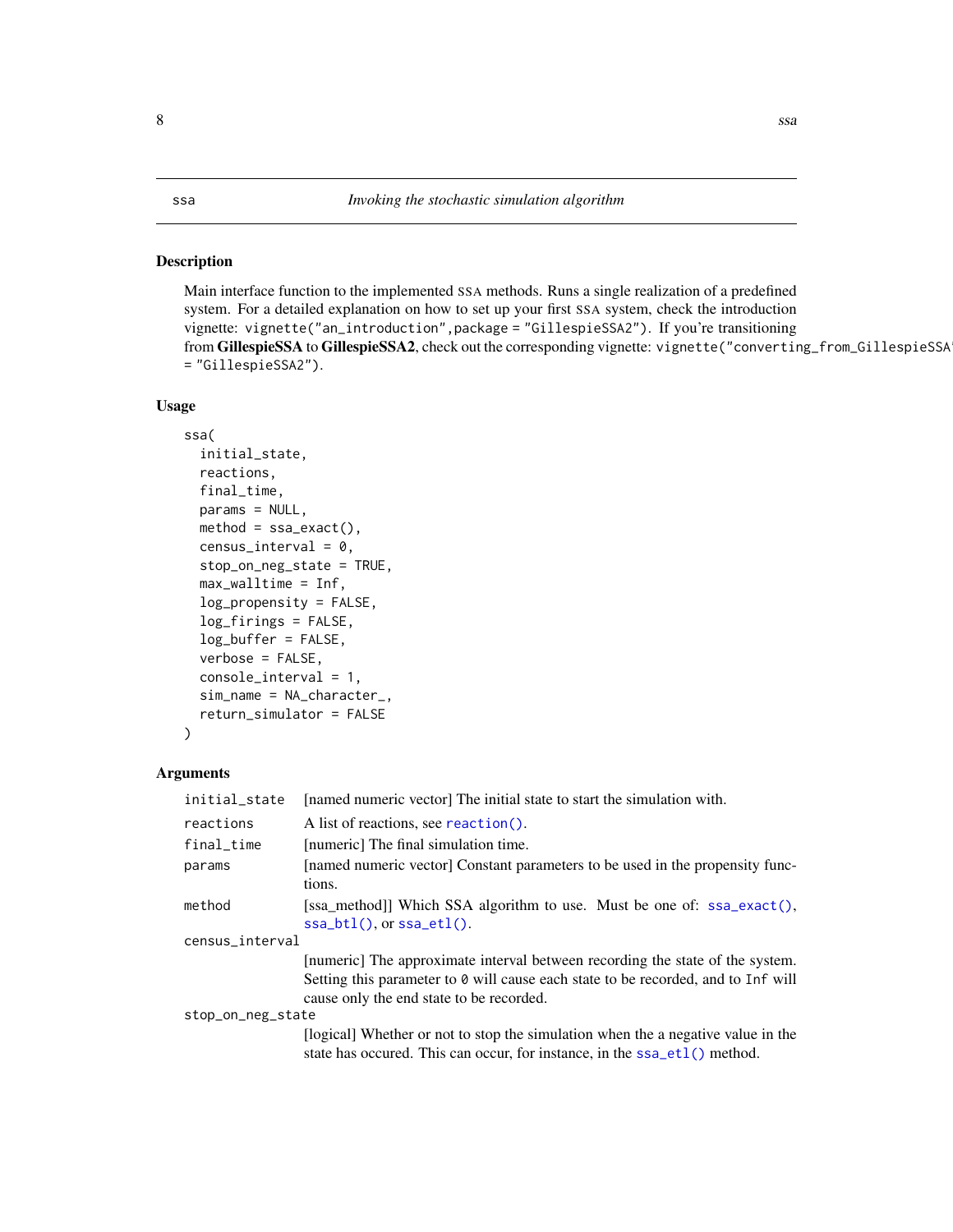<span id="page-8-0"></span>max\_walltime [numeric] The maximum duration (in seconds) that the simulation is allowed to run for before terminated. log\_propensity [logical] Whether or not to store the propensity values at each census. log\_firings [logical] Whether or not to store number of firings of each reaction between censuses. log\_buffer [logical] Whether or not to store the buffer at each census. verbose [logical] If TRUE, intermediary information pertaining to the simulation will be displayed. console\_interval [numeric] The approximate interval between intermediary information outputs. sim\_name [character] An optional name for the simulation. return\_simulator Whether to return the simulator itself, instead of the output.

#### Details

Substantial improvements in speed and accuracy can be obtained by adjusting the additional (and optional) ssa arguments. By default ssa uses conservative parameters (o.a. [ssa\\_exact\(\)](#page-11-1)) which prioritise computational accuracy over computational speed.

Approximate methods ([ssa\\_etl\(\)](#page-10-1) and [ssa\\_btl\(\)](#page-9-1)) are not fool proof! Some tweaking might be required for a stochastic model to run appropriately.

#### Value

Returns a list containing the output of the simulation:

- out[["time"]]: [numeric] The simulation time at which a census was performed.
- out[["state"]]: [numeric matrix] The number of individuals at those time points.
- out[["propensity"]]: [numeric matrix] If log\_propensity is TRUE, the propensity value of each reaction at each time point.
- out [["firings"]]: [numeric matrix] If  $log_f$  irings is TRUE, the number of firings between two time points.
- out[["buffer"]]: [numeric matrix] If log\_buffer is TRUE, the buffer values at each time point.
- out[["stats"]]: [data frame] Various stats:
	- \$method: The name of the SSA method used.
	- \$sim\_name: The name of the simulation, if provided.
	- \$sim\_time\_exceeded: Whether the simulation stopped because the final simulation time was reached.
	- \$all\_zero\_state: Whether an extinction has occurred.
	- \$negative\_state: Whether a negative state has occurred. If an SSA method other than ssa\_etl() is used, this indicates a mistake in the provided reaction effects.
	- \$all\_zero\_propensity: Whether the simulation stopped because all propensity values are zero.
	- \$negative\_propensity: Whether a negative propensity value has occurred. If so, there is likely a mistake in the provided reaction propensity functions.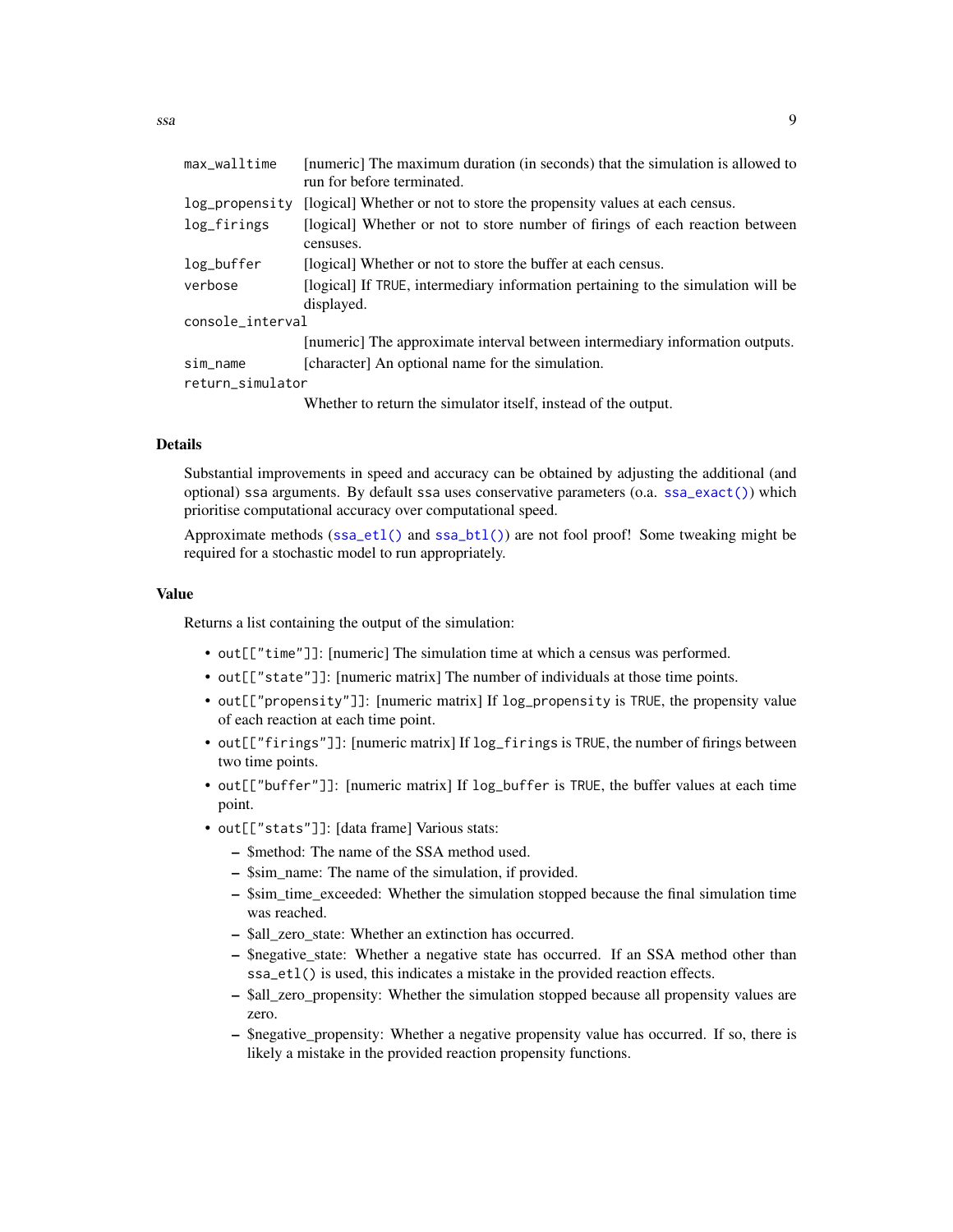- <span id="page-9-0"></span>– \$walltime\_exceeded: Whether the simulation stopped because the maximum execution time has been reached.
- \$walltime\_elapsed: The duration of the simulation.
- \$num\_steps: The number of steps performed.
- \$dtime\_mean: The mean time increment per step.
- \$dtime\_sd: THe standard deviation of time increments.
- \$firings\_mean: The mean number of firings per step.
- \$firings\_sd: The standard deviation of the number of firings.

#### See Also

[GillespieSSA2](#page-2-1) for a high level explanation of the package

#### Examples

```
initial\_state \leftarrow c(prey = 1000, predators = 1000)params <-c(c1 = 10, c2 = 0.01, c3 = 10)reactions <- list(
  # propensity function effects name for reaction
  reaction(\sim c1 \times prey, c(prey = +1), "prey_up"),
  reaction(\text{~c2} \times \text{prey} \times \text{predators}, \text{~c(prey = -1, predators = +1), "predation"),\n  reaction(<math>\text{~c3} \times \text{predators}, \text{~c(predators = -1)}, \text{ } \text{ } \text{} \text{pred-down"})
  reaction(-c3 * predators, c(predators = -1),
)
out <-
  ssa(
    initial_state = initial_state,
    reactions = reactions,
    params = params,
    method = ssa\_exact(),
    final_time = 5,
    census_interval = .001,
     verbose = TRUE
  )
plot_ssa(out)
```
<span id="page-9-1"></span>ssa\_btl *Binomial tau-leap method (BTL)*

#### Description

Binomial tau-leap method implementation of the SSA as described by Chatterjee et al. (2005).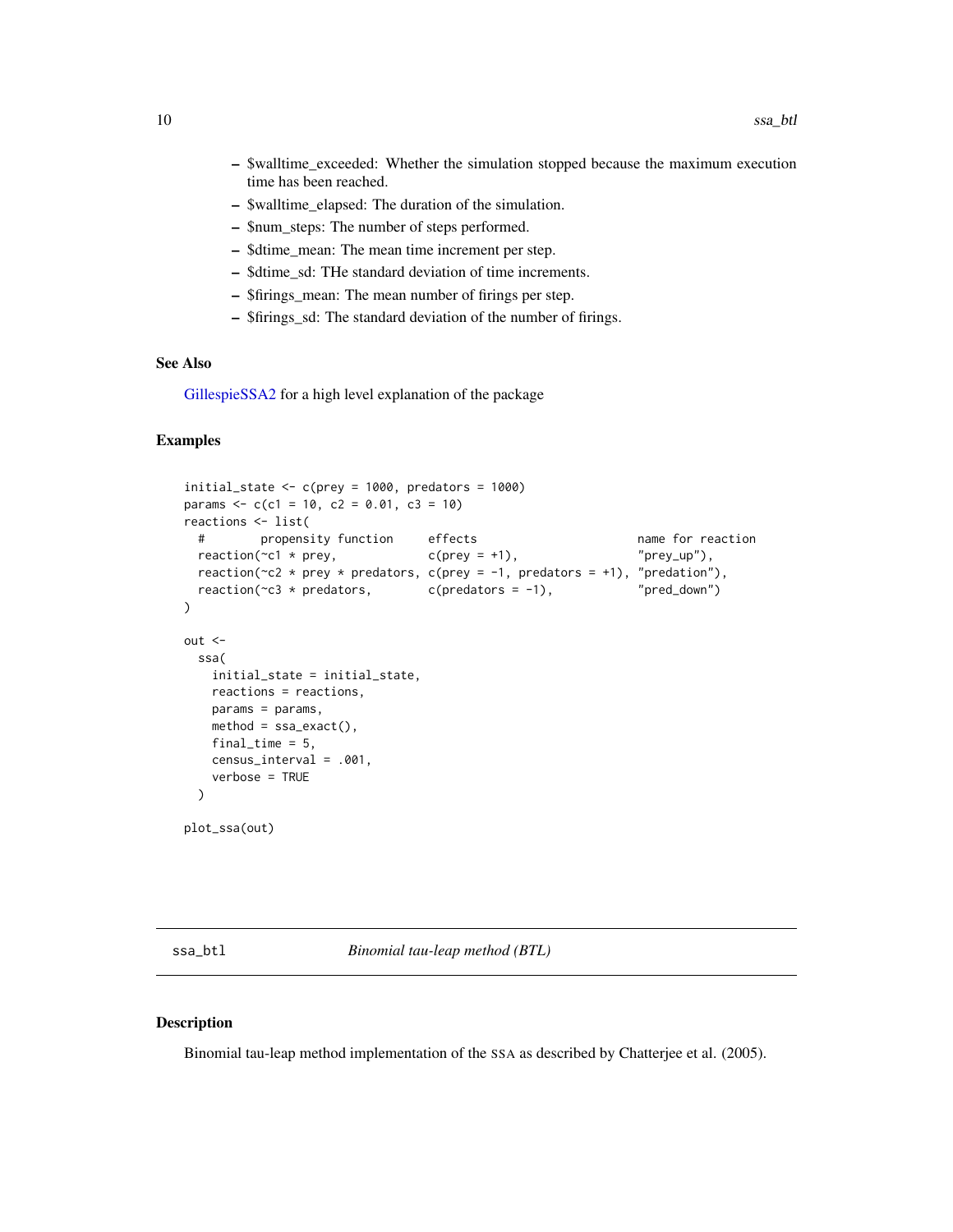<span id="page-10-0"></span>ssa\_etl 11

#### Usage

ssa\_btl(mean\_firings = 10)

#### Arguments

```
mean_firings A coarse-graining factor of how many firings will occur at each iteration on
                  average. Depending on the propensity functions, a value for mean_firings will
                  result in warnings generated and a loss of accuracy.
```
#### Value

```
an object of to be used by ssa().
```
#### References

Chatterjee A., Vlachos D.G., and Katsoulakis M.A. 2005. Binomial distribution based tau-leap accelerated stochastic simulation. J. Chem. Phys. 122:024112. doi: [10.1063/1.1833357.](https://doi.org/10.1063/1.1833357)

<span id="page-10-1"></span>ssa\_etl *Explicit tau-leap method (ETL)*

#### Description

Explicit tau-leap method implementation of the SSA as described by Gillespie (2001). Note that this method does not attempt to select an appropriate value for tau, nor does it implement estimatedmidpoint technique.

#### Usage

 $ssa\_etl(tau = 0.3)$ 

#### Arguments

tau the step-size (default 0.3).

#### Value

an object of to be used by [ssa\(\)](#page-7-1).

#### References

Gillespie D.T. 2001. Approximate accelerated stochastic simulation of chemically reacting systems. J. Chem. Phys. 115:1716-1733. doi: [10.1063/1.1378322.](https://doi.org/10.1063/1.1378322)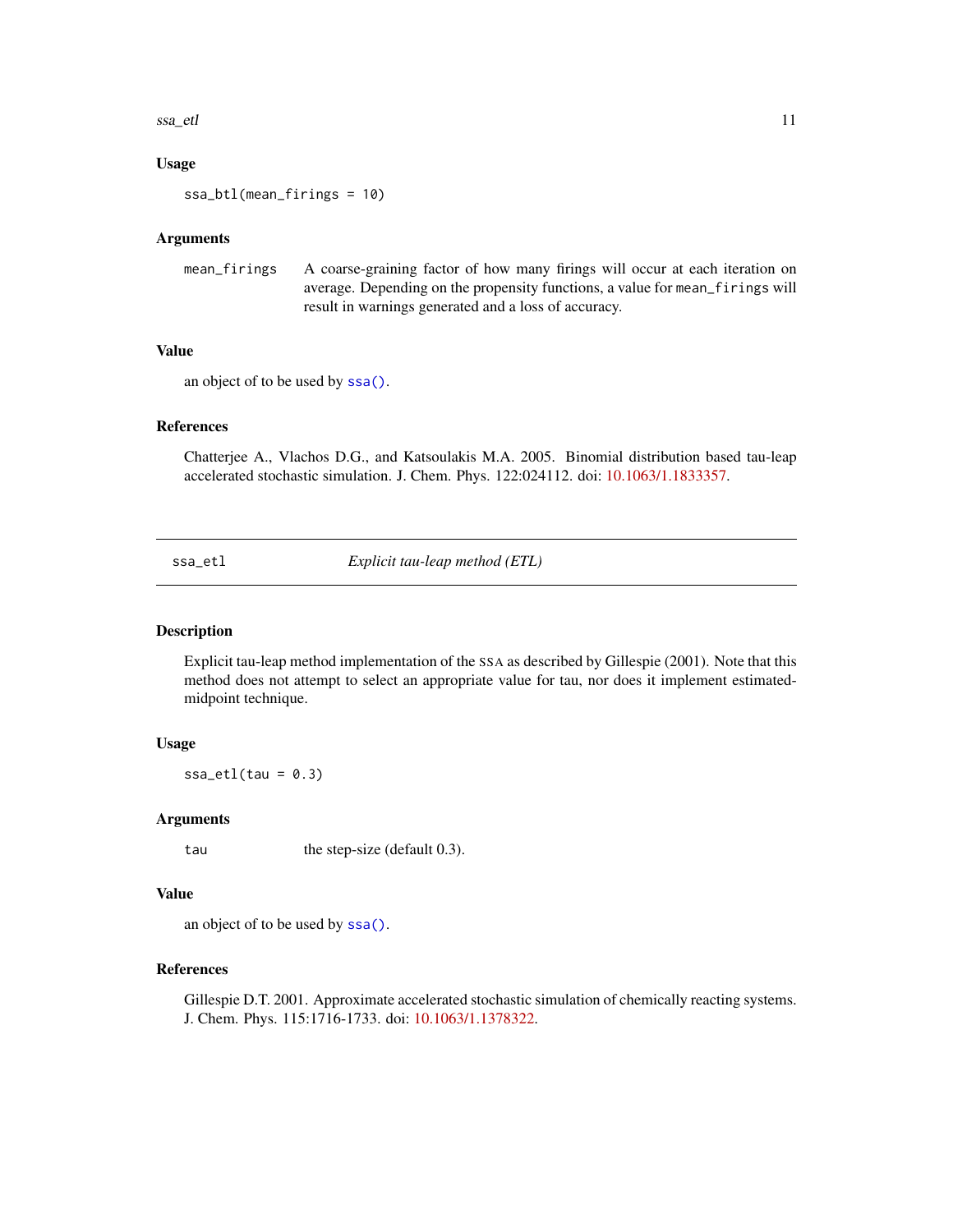<span id="page-11-1"></span><span id="page-11-0"></span>

Exact method implementation of the SSA as described by Gillespie (1977).

## Usage

ssa\_exact()

#### Value

an object of to be used by [ssa\(\)](#page-7-1).

#### References

Gillespie D.T. 1977. Exact stochastic simulation of coupled chemical reactions. J. Phys. Chem. 81:2340. doi: [10.1021/j100540a008](https://doi.org/10.1021/j100540a008)